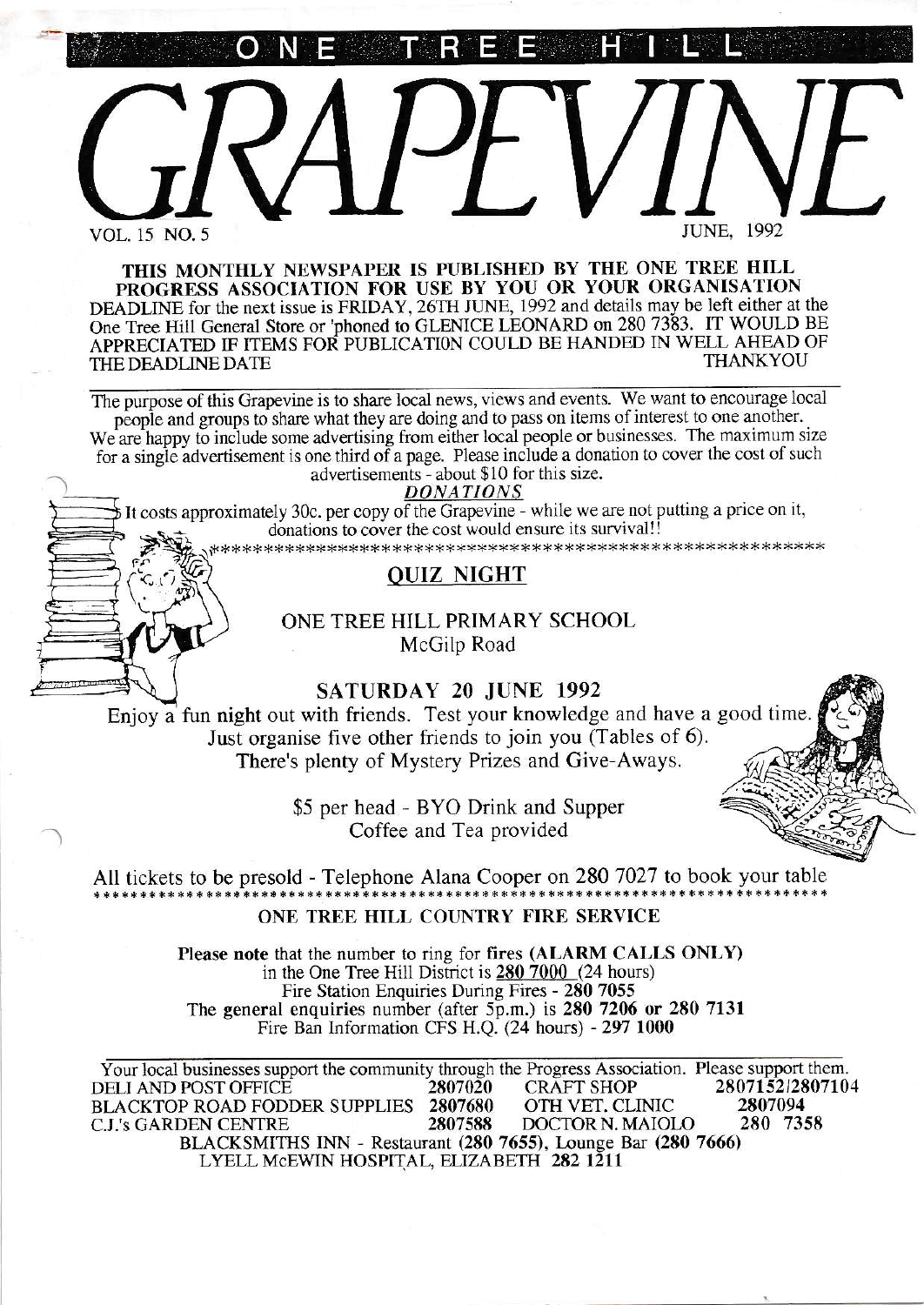

C.J.'s Garden Centre Shop 2, Black Top Road, ONE TREE HILL (Telephone: 280 7588) OPEN TUESDAY - SUNDAY

**JUNE** - It's time for planting fruit trees, roses and deciduous trees.

**Fruit Trees:** Careful site selection and preparation greatly enhance fruit tree productivity. Soil type drainage, shade and shelter are considerations when choosing a planting site. Tolerance of different trees to these factors dictates where each should be planted.

Apricots, peaches, figs, nectarines and almonds prefer warm situations with plenty of sun and well-drained soils. Sites that become waterlogged should be avoided to prevent root rot.

Cool climate crops, such as apples, pears, quinces, plums and persimmons will tolerate wetter, colder and more shady situations.

Citrus prefer well drained soils, full sun, protection from strong winds and plenty of summer water.

CJ's have stocks of all these trees. If there is anything special you would like to plant don't hesitate to ask!

There is still time for planting your winter crops of broccoli, cabbage, caulis, onions, peas and broad beans.

# ONE TREE HILL BOBCAT AND TIPPER SERVICES

#### **Ouality Supplies of:**

Loam, Sand, Rubble, Dolomite, Moss Rocks, Firewood and most Landscaping Supplies

#### Services Include:

Lawn Preparation, Driveways Prepared, Paving Preparation, Hard Standings, Block Levelling, Rubbish or Soil Removed. Car Parking Areas

| *Screened garden loam | \$14 per ton, minimum 5-ton) | Delivered to       |
|-----------------------|------------------------------|--------------------|
| *Clean sandy fill     | \$5 per ton, minimum 5 ton)  | One Tree Hill area |

# NO JOB TOO BIG OR TOO SMALL

**FREE OUOTES - Special Rates** 

Phone: Bob Rowe (2807026) Mobile Phone No: 018 834 563 Humbug Scrub Road, One Tree Hill

#### I WILL GO WHERE THE BIG ONES CAN'T

## **Mobile Library**

This will now be coming to One Tree Hill EVERY Friday from 2.45 - 4.15 p.m. It will be located behind the Institute.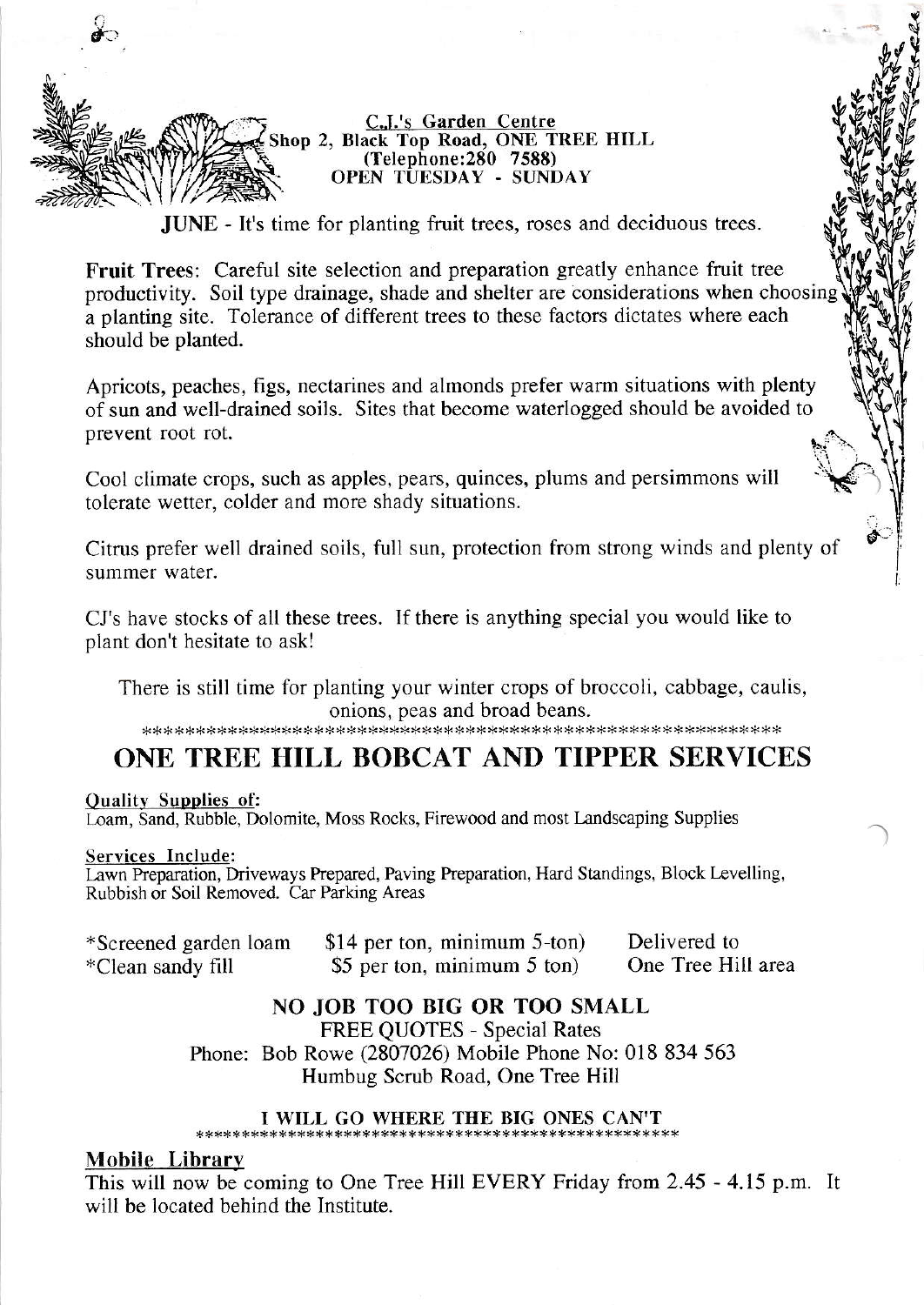

# ONE TREE HILL PLAYGROUP

Welcome to all new residents of One Tree Hill. Please come and join us - mothers, fathers, pre-school children and babies are most welcome.



For any ftrrther enquiries please ring 2807011

ONE TREE HILL STEEL AND FENCING SUPPLIES Shop 3, Black Top Road Tel: 260 2497

Open-Wednesday-Sunday - l0a.m. -5 p.m.

Mesh Permapine Posts Fencing Sheets Shade Cloth Foam Rubber Rainwater Tanks Handyman Hardware Fence Posts Tube and Angle cut to size Weed Matting **Gutter** Bulk Nails

\* {. {. {< {. {. \* {. \* {< :{r {. {. {. {. \* d. 4( \* {. {. {. \* \* \* 1. \*

# BLACKSMITH'S INN

One Tree Hill, SA 5114, Tel: 280 7666

## OPEN FOR MEALS 7 DAYS

Our LOUNGE BAR features 8 beers on tap including Bass and Double Diamond, both fully imported from England. We also have an extensive menu with meals from just \$3.50.

Wednesday night is Curry Night - Curry and condiments only \$6.

Try our "All you can Eat" Salad Bar on Sunday from Noon till 5p.m.

The BISTRO features an extensive Blackboard Menu with meals from \$8.50. Now open for lunch and dinner Wednesday, Thursday, Friday and Sunday; Saturday - dinner only. Bookings advisable.

Look out for our upcoming Glenara Wine Dinner.

\*\*x\*x+r:xr(\*x\*\*\*++rr\*\*\*x\*\*\*\*xxrk\*\*r.(\*\*\*\*\*\*\*\*\*+1.\*\*\*\*++Jrxx:<\*xx